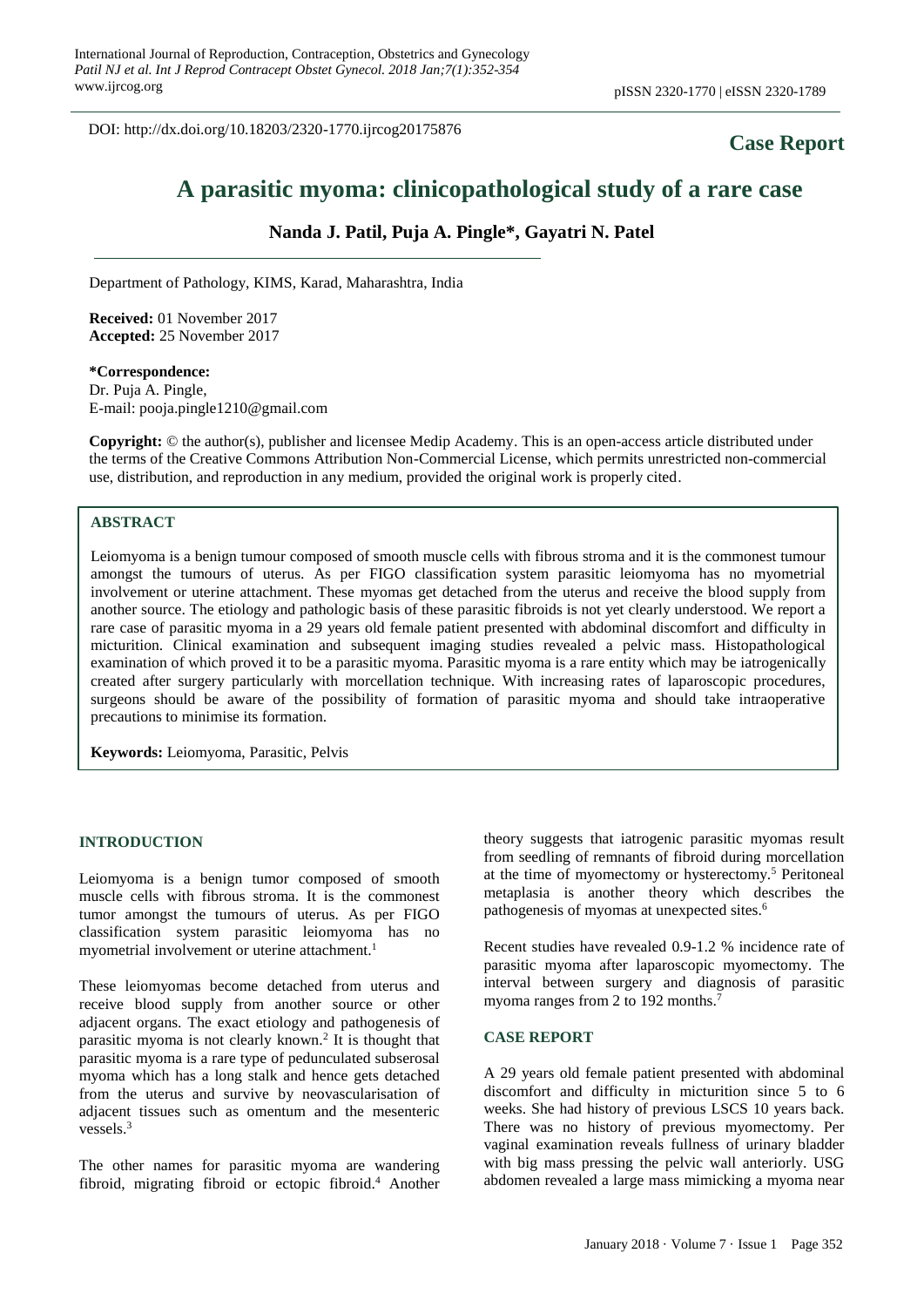the posterior wall of cervix with no attachment to uterus or cervix (Figure 1).



**Figure 1: A large mass near the posterior wall of uterus with no attachment.**

Intravenous urography revealed well defined round to oval hyperdense lesion in the pelvic cavity measuring 14  $\times$  11  $\times$  09 cm (Figure 2).



**Figure 2: Intravenous urography-lesion in pelvic cavity**  $14 \times 11 \times 9$  cm.

The mass was removed along with uterus and cervix. Intraoperative findings revealed a large mass of size  $14 \times$  $11 \times 09$  cm in left ischiorectal fossa completely separate from the uterus.

# *Histopathological examination*

Gross examination revealed a huge mass of size  $13 \times 13$  $\times$  7 cm, weighing 1.2 kg. Cut section of the mass revealed grey white solid areas with whorled pattern along with cystic degeneration (Figure 3 and 4).



**Figure 3: Grey white globular mass with separate uterus.**



**Figure 4: Cut section showed whorled appearance.**

Microscopy revealed a tumour composed of interlacing bundles of smooth muscles without nuclear atypia and interlacing hyaline stroma (Figure 5).



**Figure 5: A tumor composed of smooth muscle cells with hyaline stroma (A-100x, B-400x, H&E).**

#### **DISCUSSION**

Our case presented with abdominal discomfort and a pelvic mass. There was no history of previous myomectomy. Possibility of iatrogenic leiomyoma is ruled out in this case. In our case the present tumour must be a pedunculated subserosal leiomyoma detached from the uterus. The sites of parasitic fibroid are pararectal fossa, abdominal wall, appendix, paravesical space,